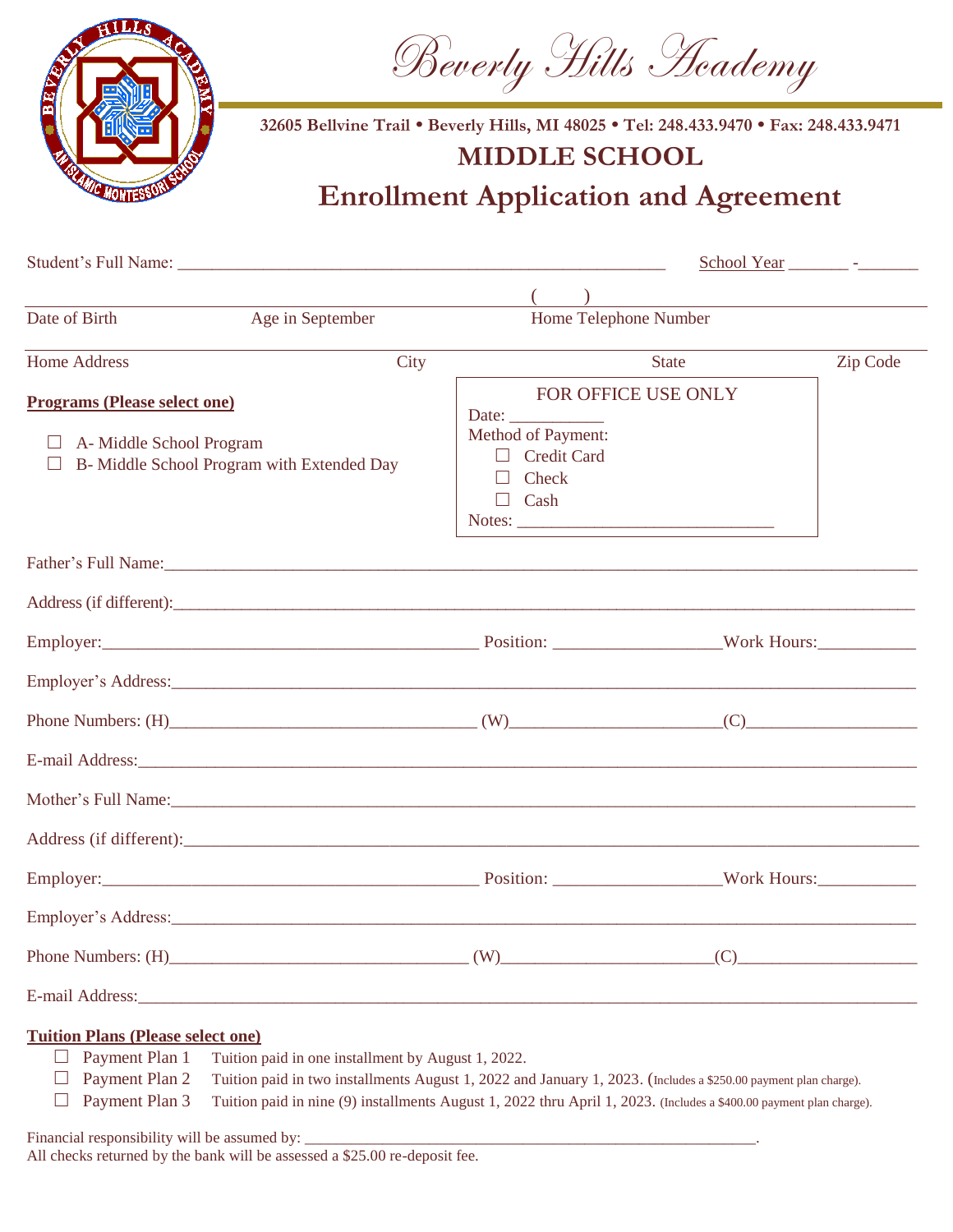As the parent or legal guardian of the student referred to on this agreement hereof or person who assumes the financial obligation herein. I understand and agree to the following:

Teachers are employed and materials are purchased when students are enrolled. Therefore, the period of (Initials) enrollment, tuition responsibility, and the duration of this Agreement shall be for the entire school year once you're enrolled or after August 15, 2022, or in the case of a student enrolling after the school year has begun, from the date of enrollment to the end of the school year. You are responsible for paying the full year of tuition even if enrolled in a payment plan or in the case we move to remote learning.

Failure to fulfill the terms of this agreement, including but not limited to making the payments (Initials) required hereby, will constitute default. Cost of any kind incurred by Beverly Hills Academy in connection with the collection of amounts due will be the responsibility of the parent, guardian or person assuming financial responsibility.

- 1. Accounts must be current before re-enrollment will be offered, progress reports or transcripts released.
- 2. Beverly Hills Academy may elect to report payment history to local and national credit bureaus.
- 3. Beverly Hills Academy reserves the right to ask for withdrawal of your child if any of the following occur:
	- Non-payment of tuition for 60 days.
	- Repeated failure of the child or the child's parents to follow rules and policies as established for the safety of all our children and personnel.
	- We are unable to meet the needs of your child in our program. In such instance, we will help you place your child in a more suitable environment.

Parent(s) agree in addition to the \$1,200.00 non-refundable tuition deposit to immediately pay the balance of the tuition due for the remainder of the contracted school year if the child is withdrawn from the Beverly Hills Academy for the reasons stated herein. The reasons for withdrawal shall be as determined by the sole discretion of the Beverly Hills Academy.

If collection proceedings and/or procedures are required, the parent(s) agree that costs to be reimbursed include the Academy's attorney fees therefor.

Parent(s) acknowledge they have been provided with the Beverly Hills Academy Parent Handbook, the terms of which they agree to and which is incorporated herein by reference.

## **RELEASE AND WAIVER**

- **1.** We/I agree to release Beverly Hills Academy, its board, employees and volunteers from all claims, causes of action, damages, liabilities, and losses arising out of or resulting from our child's participation in Beverly Hills Academy programs to the extent permitted by law, except for acts or omissions involving willful conduct by a board member, employee, or volunteer of Beverly Hills Academy.
- 2. We/I permit Beverly Hills Academy to use photography, films, videotapes, and other facsimiles taken at school of our child to be used in school brochures, videotapes, newsletters, slide presentations, web sites and other publications concerning and/or promoting Beverly Hills Academy. We also relinquish any rights to examine and approve the completed materials prior to publication.
- 3. We/I agree to supply a nutritionally balanced noon meal and beverage for our child each day, if applicable, and a classroom snack as per our child's class snack schedule.
- 4. We/I give our permission for our family name, child's name, address, and phone number to be included in a class list for BHA families. This information is only to be used for car-pooling and convenience if making contact with other students for out-of-school visits.

Please enclose the \$1,200.00 non-refundable tuition deposit with your application.

## **I have read and understand, accept and agree to the terms and conditions on all pages of this agreement**

Signature of Father SS# (if making payments) Date